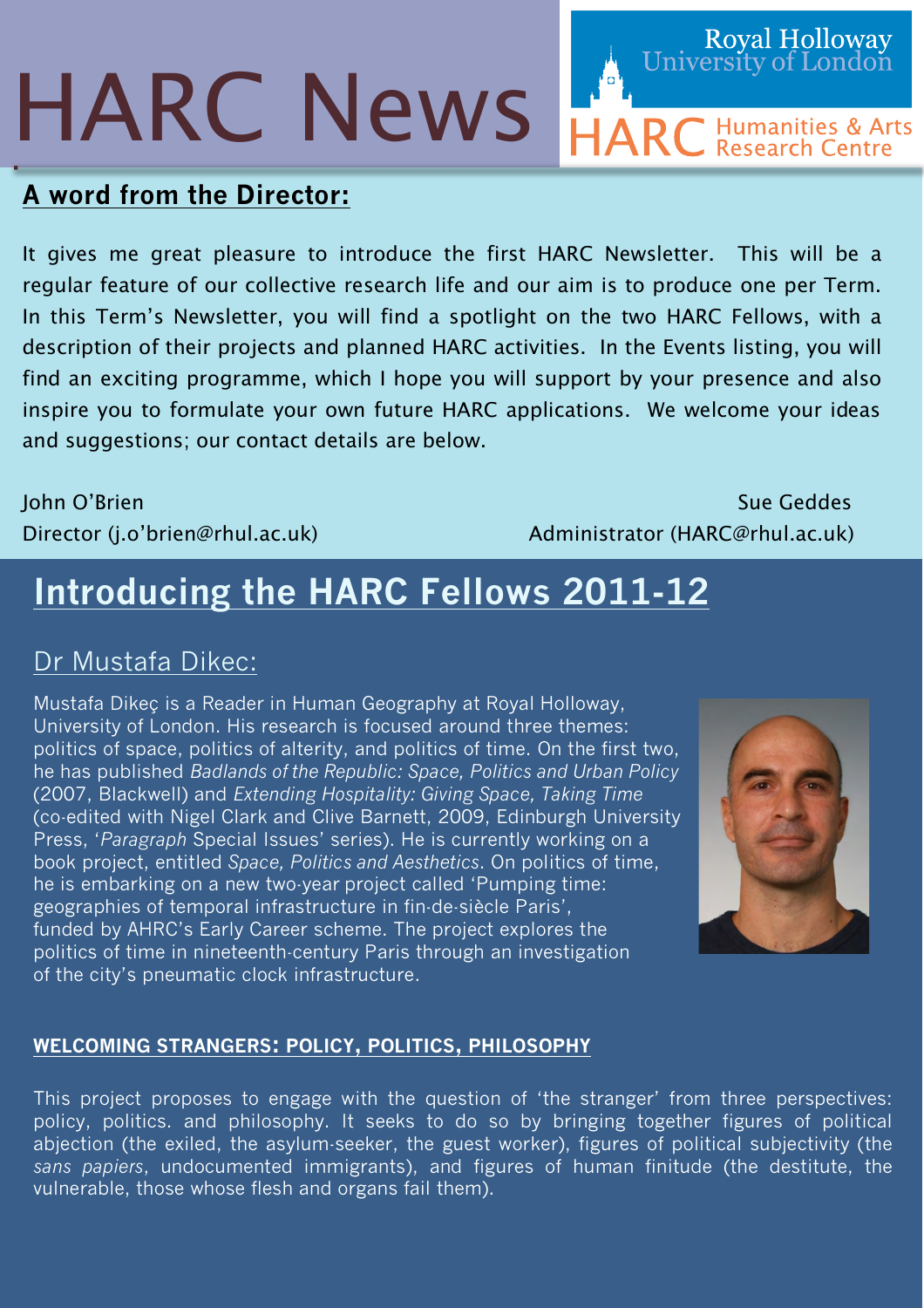Four events are planned (exact dates are yet to be confirmed):

#### **I. What shape will EU asylum policy take in the aftermath of the 'Arab Spring'?** Invited speakers:

Anneliese Baldaccini, Executive Officer, Asylum and Migration, Amnesty International, Brussels, Belgium Professor Elspeth Guild, Professor of European Migration Law, University of Nijmegen, Netherlands; Visiting Professor, LSE

#### **II. Film screening: Welcome**

Philippe Lioret (2009); French with English subtitles The plight of exiles suspended in Calais, France

#### **III. Rethinking hospitality**

Invited speakers:

Dr Clive Barnett, Faculty of Social Sciences (Geography), Open University Dr Nigel Clark, Faculty of Social Sciences (Geography), Open University Date to be confirmed

#### **IV. Thematizations of abjection: Arendt and Agamben**

Invited speaker: Dr Andrew Schaap, Department of Politics, University of Exeter 7 March (tbc)

## Professor Daniela Berghahn:

Daniela Berghahn is Professor of Film Studies in the Department of Media Arts. She studied at the University of Cologne in Germany and at Emmanuel College, Cambridge. Before joining Royal Holloway in 2006, she worked as a strategic planner at Abbott Mead Vickers. BBDO, one of London's top ten advertising agencies, and taught at the University of Cambridge and Oxford Brookes University. Her research and teaching interests include transnational cinema; migrant and diasporic cinema in Europe; German film history and culture; the relationship between film, history and memory discourse; cinema and national identity; and representations of the family in cinema.



The HARC Fellowship 'Welcoming Strangers' builds on two recent research projects. Last academic year, Professor Berghahn held an AHRC Fellowship for a project entitled 'The Diasporic Family in Cinema' (www.farflungfamilies.net) and between 2006-08, she led an international Research Network investigating 'Migrant and Diasporic Cinema in Contemporary Europe' (www.migrantcinema.net), which was also funded by the Arts and Humanities Research Council as part of the Diasporas, Migration & Identities Programme. The Network brought together researchers, filmmakers, policy makers and representatives from the cultural sector. It explored how the films of migrant and diasporic filmmakers have redefined our understanding of European identity as constructed and narrated in European cinema.

Daniela Berghahn has been amongst the first scholars in the Anglophone world to research DEFA (Deutsche Film-Aktiengesellschaft), the state-owned and controlled film production and distribution company of the former German Democratic Republic. Her monograph, *Hollywood behind the Wall: The Cinema of East Germany* (Manchester University Press, 2005) is the first representative history of East German film culture from 1946 to the present.

Her other publications include *European Cinema in Motion: Migrant and Diasporic Cinema in Contemporary Europe* (co-ed. with C. Sternberg, Palgrave 2010), *Turkish-German Dialogues on Screen*, a special guest-edited issue of *New Cinemas* (2009), *Unity and Diversity in the New Europe*  (co-ed. with B. Axford and N. Hewlett, 2000) and *Raumdarstellung im englischen Roman der Moderne* (Lang, 1989). She is currently working on a monograph entitled *Far-flung Families in Film: The Diasporic Family in Contemporary European Cinema* (forthcoming with Edinburgh University Press).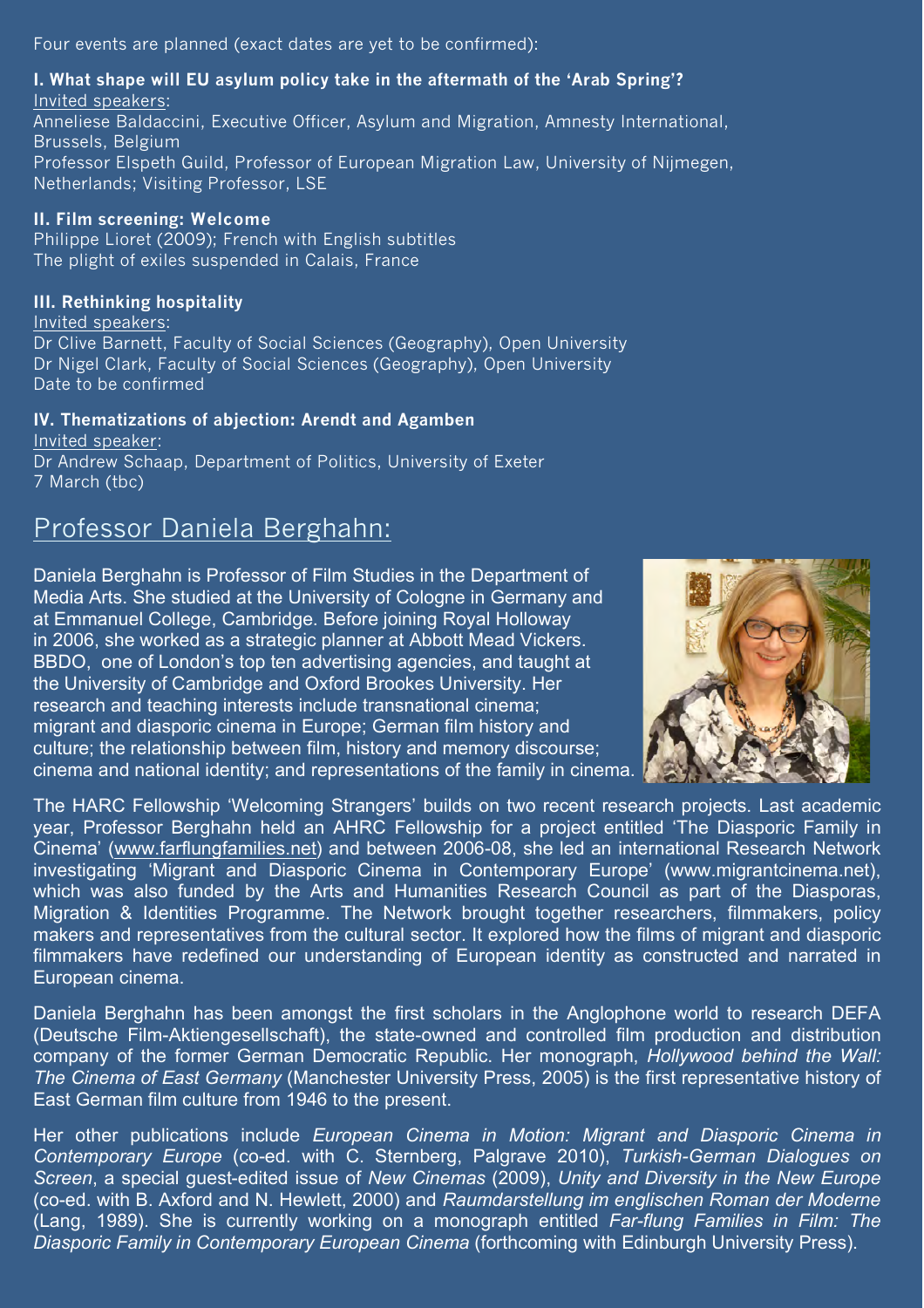# **Critical Theory Reading Group Schedule:**

- Tuesday 27th September 1-3pm Bedford Square, F1 **Jacques Lacan,** *The Mirror Stage* – Professor John O'Brien
- Tuesday 11th October 1-3pm Bedford Square, F1 **Jacques Rancière,** *Disagreement: Politics and Philosophy (1998)* – Professor Ahuvia Kahane
- Tuesday 25th October 1-3pm RHUL, MX002 **Martin Heidegger,** *'The Principle of Identity' (from Identity and Difference)* – Dr Nathan Widder
- Tuesday 8th November, 1-3pm Bedford Square, F1 **Shulamith Firestone,** *The Dialectic of Sex* – Professor Mandy Merck
- Tuesdays 22nd November, 1-3pm Bedford Square, F1 **Richard Rorty** Dr Neil Gascoigne
- Tuesday 6th December 1-3pm Bedford Square, F1 **Diasporas** Professor Daniela Berghahn

Next term's CTRG sessions begin on  $10<sup>th</sup>$  January.

## **Events:**

- Tuesday 1st November Reconciliation in Postcolonial Societies. Discussion of readings Centre for International Theatre and Performance Research 1-3pm
- Wednesday 9th November Open Day with the research team working on 'Indigeneity in the Contemporary World: Performance, Politics, Belonging' in the Centre for International Theatre and Performance Research. 11-3pm
- Wednesday 9<sup>th</sup> November Presentation on Making the Modern Whare Tapere by Te Ahukaramu Charles Royal – Noh Theatre 4-5pm
- Wednesday 16<sup>th</sup> November At Home in the Institution seminar Queen's Building Q136 1-2pm
- Friday 18th November The Future of Arts Research British Library 9.30-5pm
- Wednesday 7<sup>th</sup> December HARC Lecture Series Rosie Thomas WB 1-03 5pm
- Thursday 9th December Tragedy and Postdramatic Theatre Hans-Thies Lehmann WB 0-05 5pm
- Thursday 15th December Accommodating Strangers: Home, Belonging and the Politics of (In)Hospitality workshop – Bedford Square
- Wednesday 18th January Public screening of the award-winning Turkish German comedy *Almanya – Welcome to Germany* at Ciné Lumière 6.30pm.
- Friday  $9<sup>th</sup>$  and Saturday 10<sup>th</sup> March Lectures and Seminars by Jacques Rancière at Senate House
- Wednesday 14th March HARC Lecture Series Marc Issacs and Prof John Hill WB 1-03 5pm
- Fri/Sat 20-21 April Asylum and Displacement Conference RHUL
- Friday 27th April HARC Lecture Series Postgraduate Conference RHUL
- Wednesday 23rd May HARC Lecture Marina Warner RHUL

#### **All details on www.rhul.ac.uk/harc/events**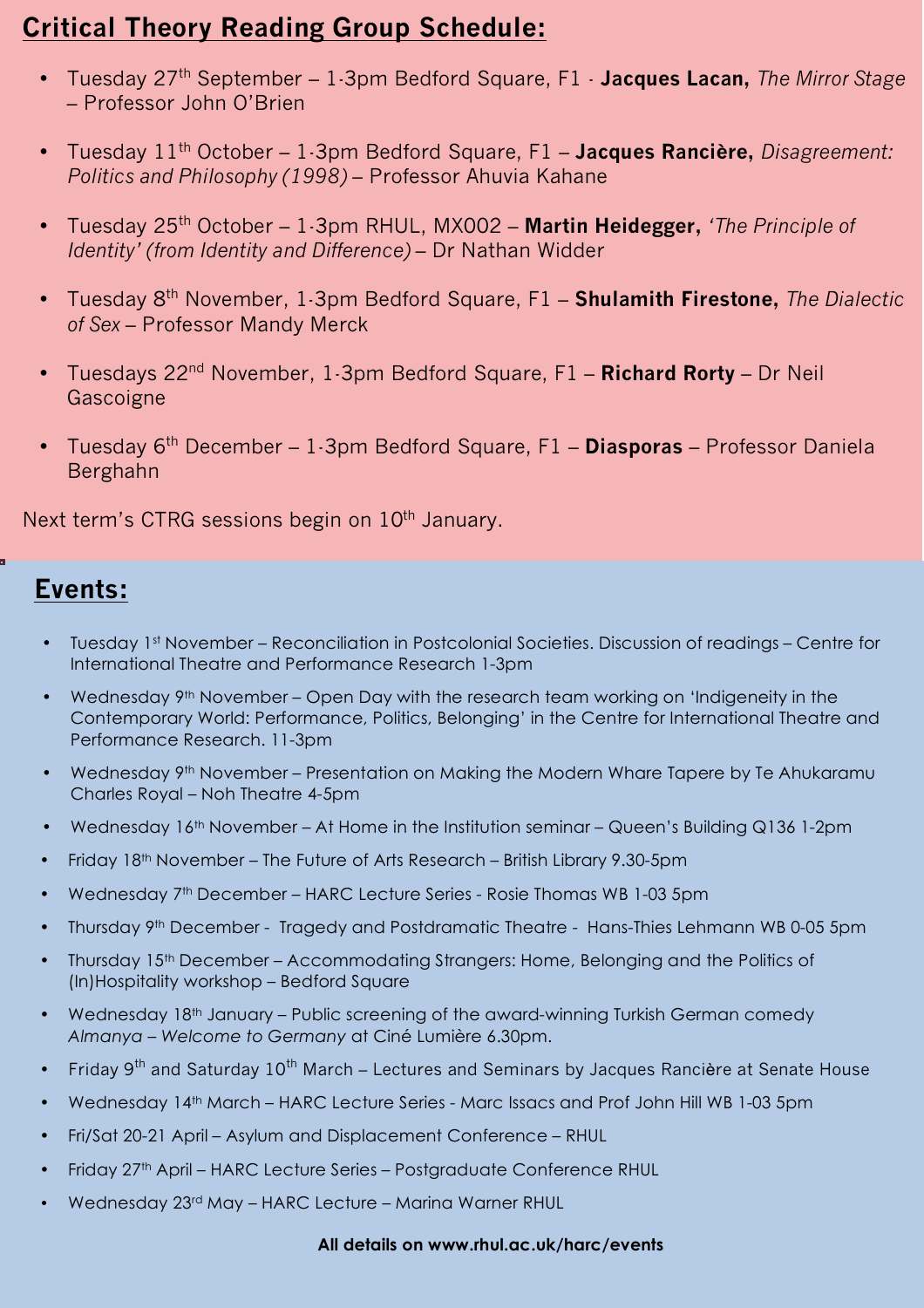# **At Home in the Institution: Accommodating Inmates in Schools, Asylums,** and Lodging Houses in London and South East **England 1845-1914**

A DORMITORY, TWIZZLETWIG, HINDHEAD.

# Jane Hamlett, Lesley Hoskins & Rebecca Preston, Dept of History RHUL seminar, 1-2pm, Wednesday 16 November 2011 Dept of Geography, Queen's Building, room Q136

At Home in the Institution explores the impact of the design, decoration and furnishing of nineteenth-century residential institutional spaces on the experiences of their inmates. Foucault's seminal analysis of the prison and asylum has inspired scholars to explore the role of architectural planning in discipline. This project, however, takes a new approach by assessing the role of institutional interiors in shaping the experiences of their inhabitants, and therefore considers spatial arrangements, furnishings and material and visual culture, in addition to the architectural features of the institution. The project focuses on three case studies: lunatic asylums (as they were known to contemporaries), schools for middle-class children, and common and charitable lodging houses.

Further information: This seminar is part of a series of events to be held in 2011 and 2012 related to the project 'Accommodating Strangers? The (Geo)Politics of Home and Hospitality' led by Dr Katherine Brickell (katherine.brickell@rhul.ac.uk). The project is supported by the the Humanities and Arts Research Centre at Royal Holloway http://www.rhul.ac.uk/harc/home.aspx

**Royal Holloway** niversity of London